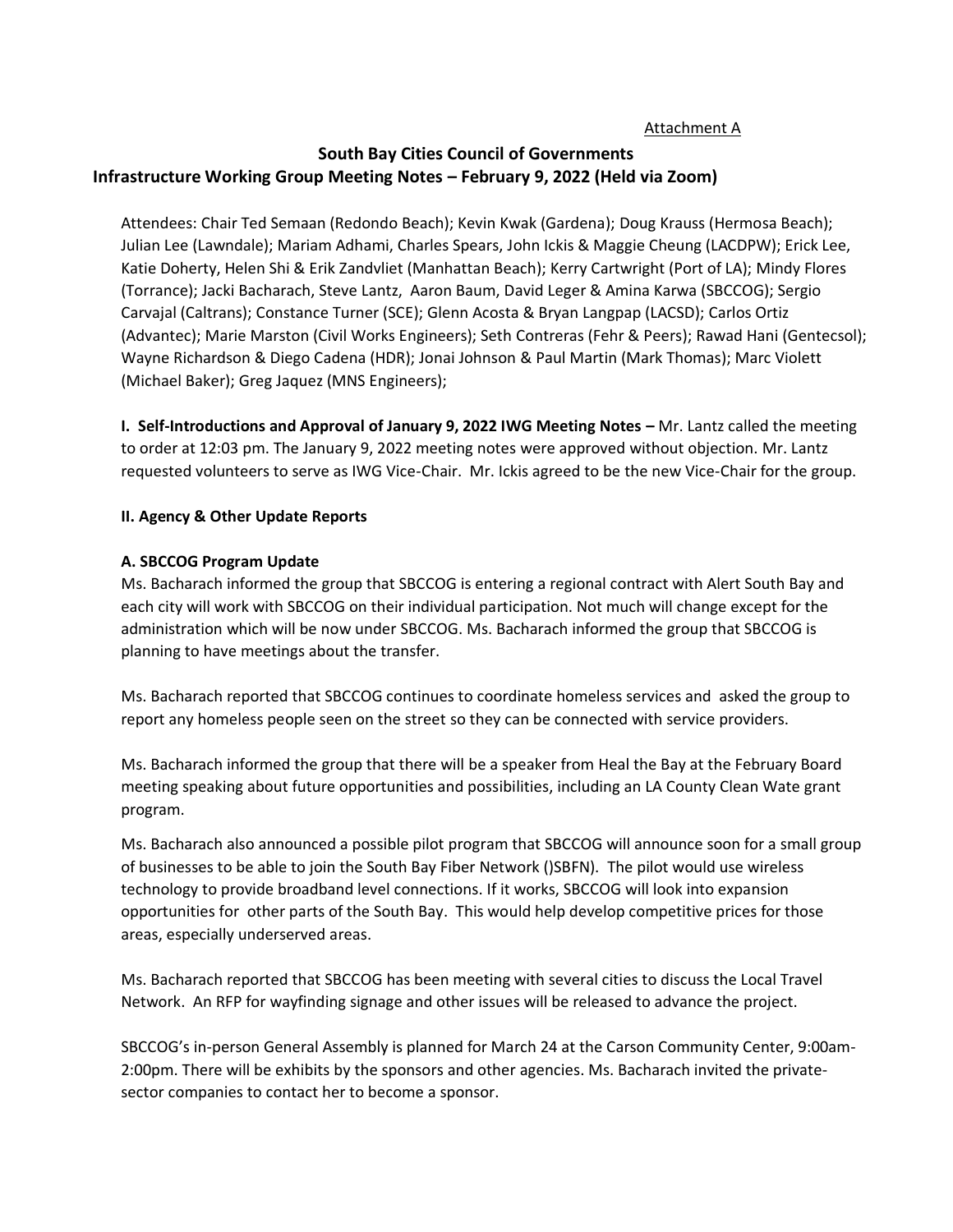Three seats are open for the Metro South Bay Service Council. Two incumbents are expected to re-apply. Applications are due mid-March and the appointment starts in July.

### **B. L.A. County DPW – South Bay Traffic Forum Update**

There were minor updates on the ITS projects including that the new Cobalt controllers for the County's Centracs system will be ordered in April instead of February as planned.

In regard to the TSSP Projects, there were only updates for Rosecrans East and Rosecrans West. For Rosecrans East, recommendations and estimates were sent to cities for review and those cities need to follow up by February 21. For Rosecrans West, the consultant is working on the second submittal Base plans and concurrence has been received from all cities. The full report is available online here: [https://southbaycities.org/wp-content/uploads/2021/11/HANDOUT\\_ITS-TSSP-status-February-2022.pdf](https://southbaycities.org/wp-content/uploads/2021/11/HANDOUT_ITS-TSSP-status-February-2022.pdf)

# **C. L.A. Metro Updates**

# **1. L.A. Metro Board Actions:**

Mr. Lantz reported that the Board is still progressing to implement a service cut. They have a shortage of operators and are having difficulty recruiting and training enough drivers to keep up with new vacancies. So they will temporarily reduce their service levels starting February 20 until June or July when Metro hopes to catch up with recruiting. Metro is starting to put together its budget for the next year. Sales tax revenues will be up 3.7% and Metro will also enter labor negotiations this year. With rising operations costs, including materials and fuel, it will be challenging for Metro to produce a balanced budget. Mr. Lantz also reported that Metro's marketing the new reduced-fare program for low-income riders, known as the LIFE program.

#### **2. Metro TAC & Streets and Freeway Subcommittee Actions**

Mr. Zandvliet reported that Metro will be including eligible local alternative transportation improvements such as local streets into their highway project funding. It is a new eligibility of scope on the current highway program.

The Cycle 6 guidelines for the ATP program are available on the CTC website. The application period will be open March 17 through June 15. The large project threshold has been increased. There are disadvantaged community criteria as well as complete streets requirements. The CTC is offering a workshop on February 28 in the LA County area 12:30pm-2:30pm. Local agencies should have received an invitation to that workshop.

There is a set-aside for Olympics improvements with Metro's new federal infrastructure funding. Inglewood and other Olympics sites might be eligible for some transit, complete streets, and other transportation improvements.

# **D. Caltrans South Bay Projects Update**

Mr. Carvajal noted that not much has changed since the January meeting in terms of project progress. Mr. Carvajal reported that the Caltrans Director has been promoted to lead CalSTA starting March 1. Mr. Carvajal shared a forum by ITS UC Davis as a free resource to the group which includes webinars and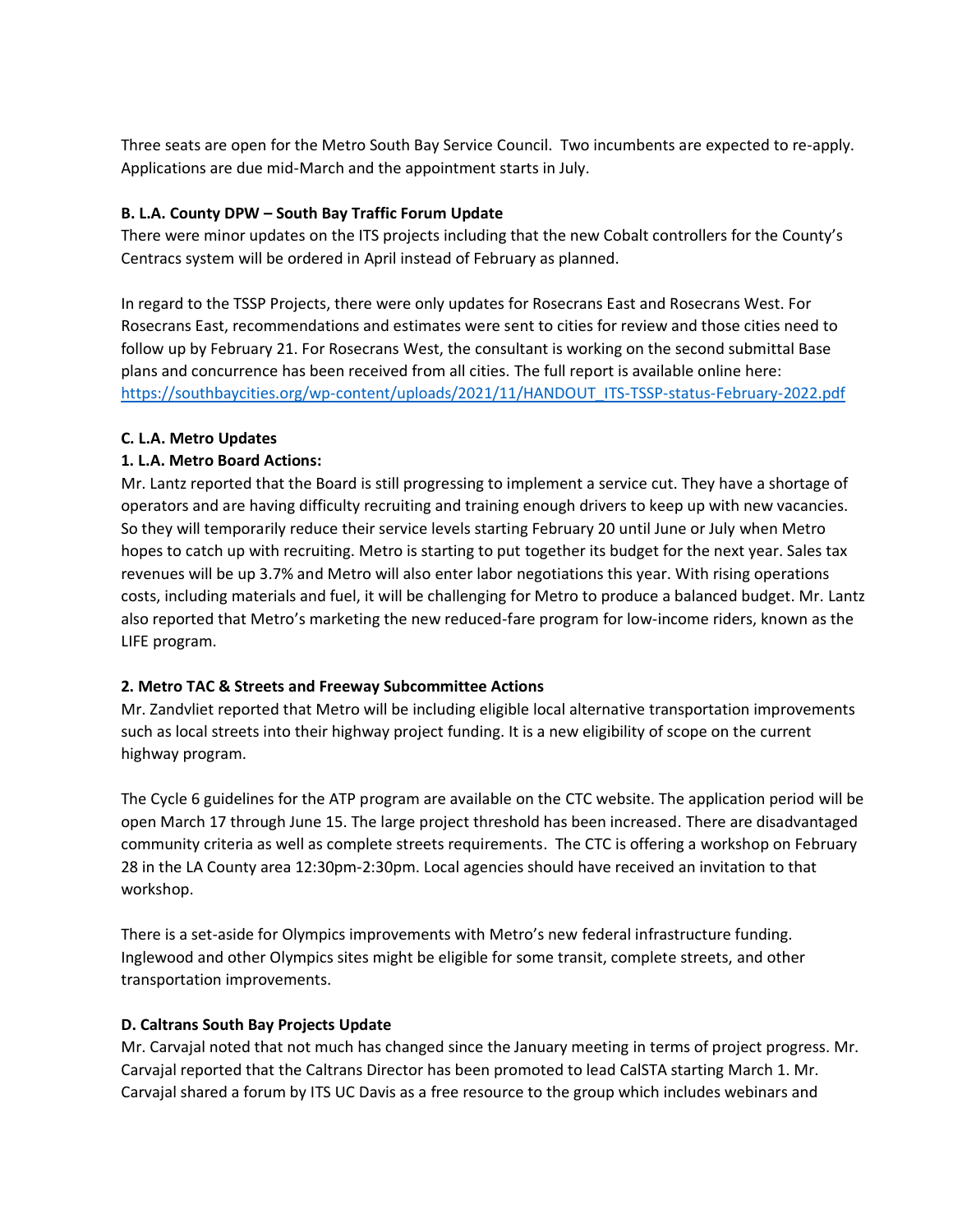seminars. Mr. Carvajal's report on Caltrans South Bay projects is available online here: [https://southbaycities.org/wp-content/uploads/2021/11/HANDOUT\\_Caltrans-projects-report.pdf](https://southbaycities.org/wp-content/uploads/2021/11/HANDOUT_Caltrans-projects-report.pdf)

Mr. Carvajal recommended SBCCOG contact Metro in regards to the Metro projects on the I-110 Southbound lanes from PCH to Western and I-405 from Main Street to Western Ave. Metro is holding the funds and Caltrans is waiting for them to fund these projects.

Lastly, Mr. Carvajal explained that the I-405 El Segundo to Imperial Hwy project was not justified to move forward as a stand-alone operational improvement project. Ms. Bacharach asked to see the evaluation used to decide that there was no value to the project.

#### **III. Measure R and Measure M Updates**

-**FY22-23 Measure R SBHP & SBTIP MBR Projects** Mr. Lantz explained to the group that Attachment B includes a memo that describes the new projects in Measure R, some are highway projects and some are transit. SBCCOG is recommending \$8.5 million dollars in supplemental funds for current highway projects and \$4 million dollars in additional funds for transit projects in the Measure R program.

-**FY22-23 Measure M MSP MBR Projects** Mr. Lantz explained that Attachment C describes the three MSP categories and SBCCOG is recommending \$39.862 million in additional funding for projects listed in the exhibits in Attachment C. Mr. Lantz asked the group to take a look at these projects as their last chance because they are going to the Transportation Committee and the Board by the end of the month.

#### **IV. Spotlight Presentation: Hermosa Beach Lane Reduction Pilot & Data Collection Study**

Mr. Krauss and Mr. Contreras presented on Hermosa Beach's Lane Reduction Pilot/Data Collection Study. This pilot program serves as lesson- learned for other peer cities in the South Bay. The project involved repurposing an existing travel lane into a bike lane while providing additional space for on-street dining during COVID. The terms "lane reduction" and "road diet" can be concerning to residents, so the City explained this project to be a re-configuring or re-purposing of existing lanes. Mr. Krauss noted that there was some initial opposition by residents, but after reviewing the data collected and ongoing monitoring, resident and business support seems to have grown. Their full presentation is available online here: [https://southbaycities.org/wp-content/uploads/2021/11/PRESENTATION\\_Hermosa-Beach-Lane-](https://southbaycities.org/wp-content/uploads/2021/11/PRESENTATION_Hermosa-Beach-Lane-Reduction-Pilot-and-Data-Collection.pdf)[Reduction-Pilot-and-Data-Collection.pdf](https://southbaycities.org/wp-content/uploads/2021/11/PRESENTATION_Hermosa-Beach-Lane-Reduction-Pilot-and-Data-Collection.pdf)

Ms. Bacharach noted that they did not show pre-pandemic data and it would have been useful to compare that data to this pilot.

#### **V. Update on Clearwater Project**

Mr. Acosta presented on LACSD's Clearwater Project and explained how the tunnel was constructed and will be assembled. In regard to the construction schedule, the boring machine is still in their facilities lot and by the summer it will arrive under the Harbor Regional Park. By the end of the year, LACSD expects they will be at the southern end of the park. For more detail on the project, the presentation is available here[: https://southbaycities.org/wp-content/uploads/2021/11/PRESENTATION\\_Feb-2022-Clearwater-](https://southbaycities.org/wp-content/uploads/2021/11/PRESENTATION_Feb-2022-Clearwater-Update.pdf)[Update.pdf](https://southbaycities.org/wp-content/uploads/2021/11/PRESENTATION_Feb-2022-Clearwater-Update.pdf)

Mr. Langpap gave a presentation on the recent sewage spill in Carson and actions LACSD took to fix the